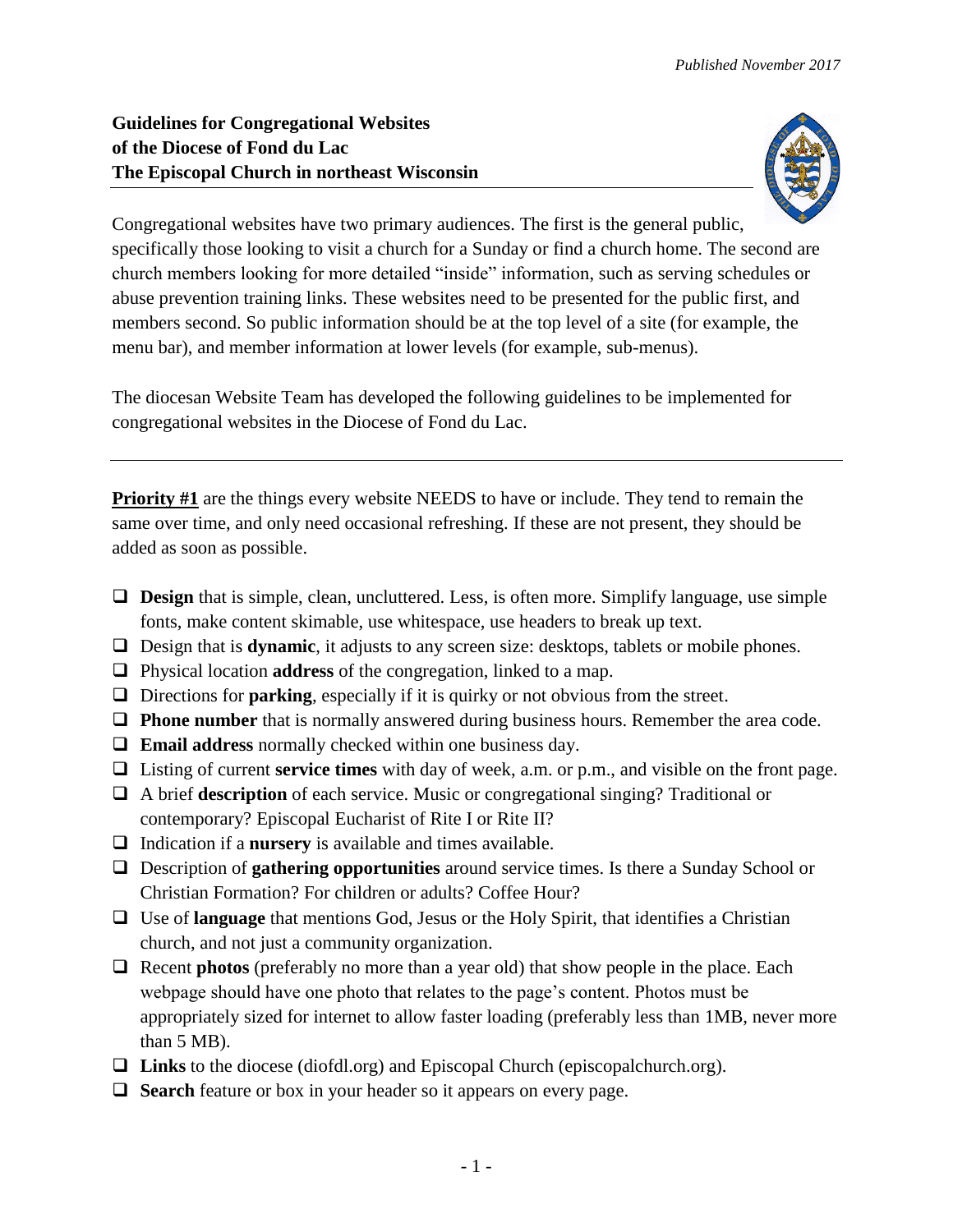**Priority #2** are the things a website MAY WANT to include but tend to need refreshing more often than Priority #1 and need regular maintenance. If these are not present, a congregation should be clear who will keep things up before adding them to the site.

- **How to join**. Explain the process for becoming a member of the congregation.
- **Calendar** of events that are beyond the listing of services. Many congregations embed a Google Calendar to offer this.
- **Social media** integration. This may be from the simple link to full-fledged embedding of posts.
- **Images** of clergy, lay employees and leaders. This should include the name and title of each person. If email links, should be made only to church email addresses and not personal email addresses. It is best practice to not include emails to anyone not on the staff.
- **Community engagement**. Link to local organizations or activities which the church has an official connection.

**Priority #3** are the things a website MAY WANT to include but will require some technical expertise to implement and require coordination with individuals outside of the website. They tend to need refreshing more often than Priority #1 and need regular maintenance. If these are not present, a congregation should be clear who will keep things up before adding them to the site.

- **Ministry area** descriptions and details, contacts.
- **Online donations**. Need to work with a secure financial service, such as PayPal, to set up this option. May be used to receive special gifts or regular pledges. There is a service charge (usually a percentage of the payment). Vestry approval is highly recommended before pursuing this option.
- **Sermons** and sermon archives. Rarely hosted on the site, but uploaded to an online service like YouTube and then linked back to or embeded on the site. Content should be kept current, however because it is also an archive, failure to have recent content is not as detrimental as it can be for other items.
- **Content Feeds** from Episcopal News Service, Diocesan News Service, Anglican News Service. Outside content that appears on your site and is current.
- **Newsletters**. Links to PDF documents allowing one to click and download. Online viewers may also be available to let people read without downloading.